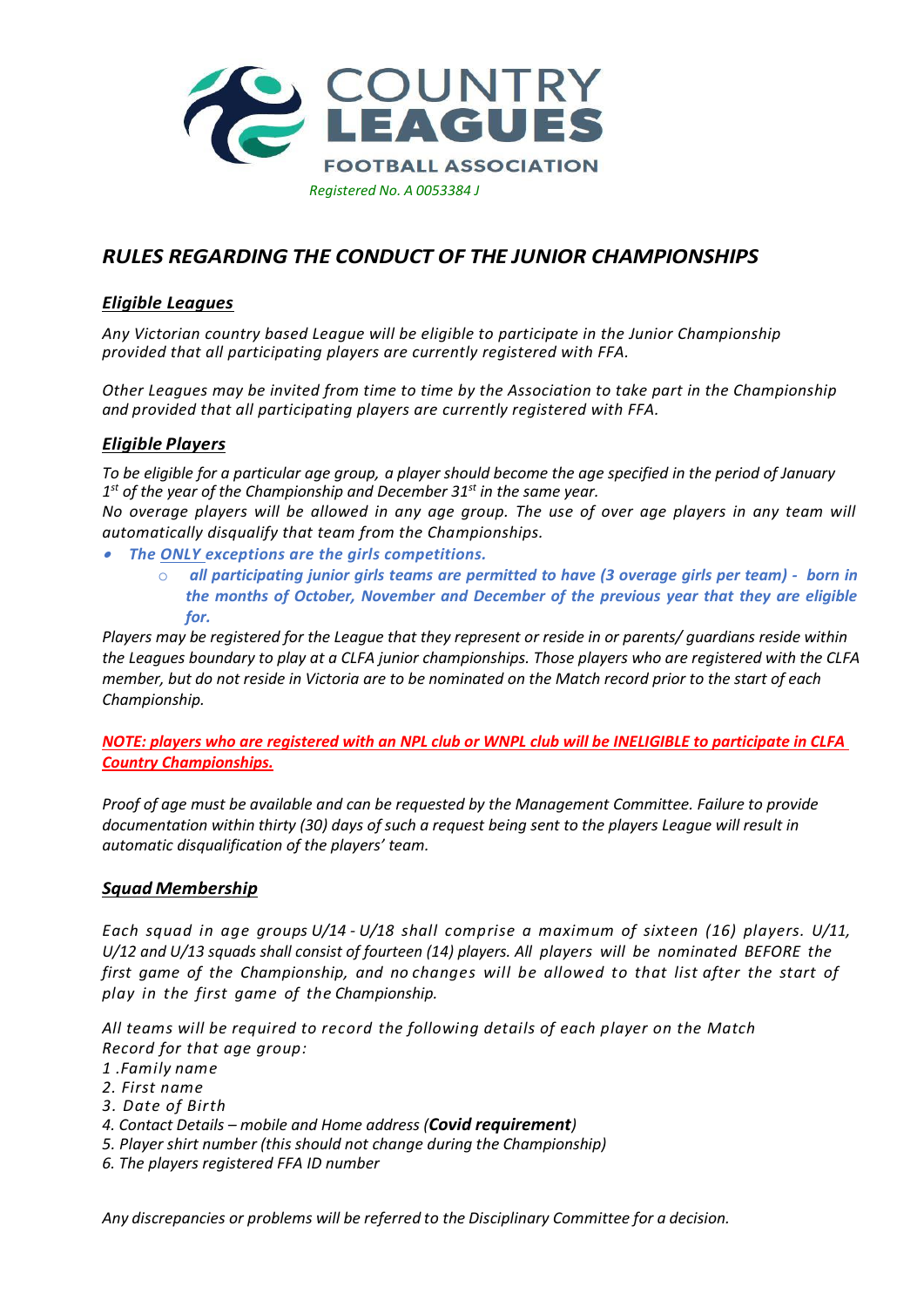

## *Colours and Playing Numbers*

*All Associations shall register their colours with the Association, and must play in their registered colours.*

*In the case of a colour clash, then the away named team in the fixture shall be required to change to alternative colours.*

*All players are required to keep the same shirt number during the Championship.*

### *Equipment*

*All players equipment shall comply with the laws of the game. FIFA Law 4.*

*All equipment used for the conduct of the game shall be provided by the host League. All match balls shall be provided by the first named team:-*

*Match balls will be the following sizes:*

- *1. For Under 11, 12 and Under 13 age groups, a size four (4) ball shall be used.*
- *2. For all other age groups, a size five(5) ball shall be used.*

Nets must be provided for all goal posts in all age groups. Corner flags must be provided for each *playing field.*

*All playing areas shall be roped off (OR HAVE A PAINTED LINE) to indicate clearly to spectators the playing area. Spectators will not be allowed within this area.*

*Skins.*

- $\bullet$  A jersey or shirt with sleeves if undergarments are worn, the colour of the sleeve must be the same main *colour (or trim colour) as the sleeve of the jersey or shirt.*
- Shorts if undershorts (skins) are worn, they must be of the same main colour (or trim colour) as the  *shorts and not worn below the knee.*

### *Insurance*

*The insurance of p l a y e r s is NOT t h e r espons ib ilit y of the host l e a g ue or assoc iat io n. Players and/or participating Leagues are responsible for their own insurance arrangements.*

### *Medical*

*Any medical expenses incurred by any player, including any ambulance costs, are NOT the responsibility of the host league or association. Such costs are the responsibility of the individual player or that players own League. (This is a matter between players and their own League).*

*Each League may appoint a person to act as a medical adviser. Any such person will automatically be allowed to attend any injured player during the course of the game, with the referees approval and during a stoppage in play.*

*Any government - State/ LGA Covid-19 requirements go here.*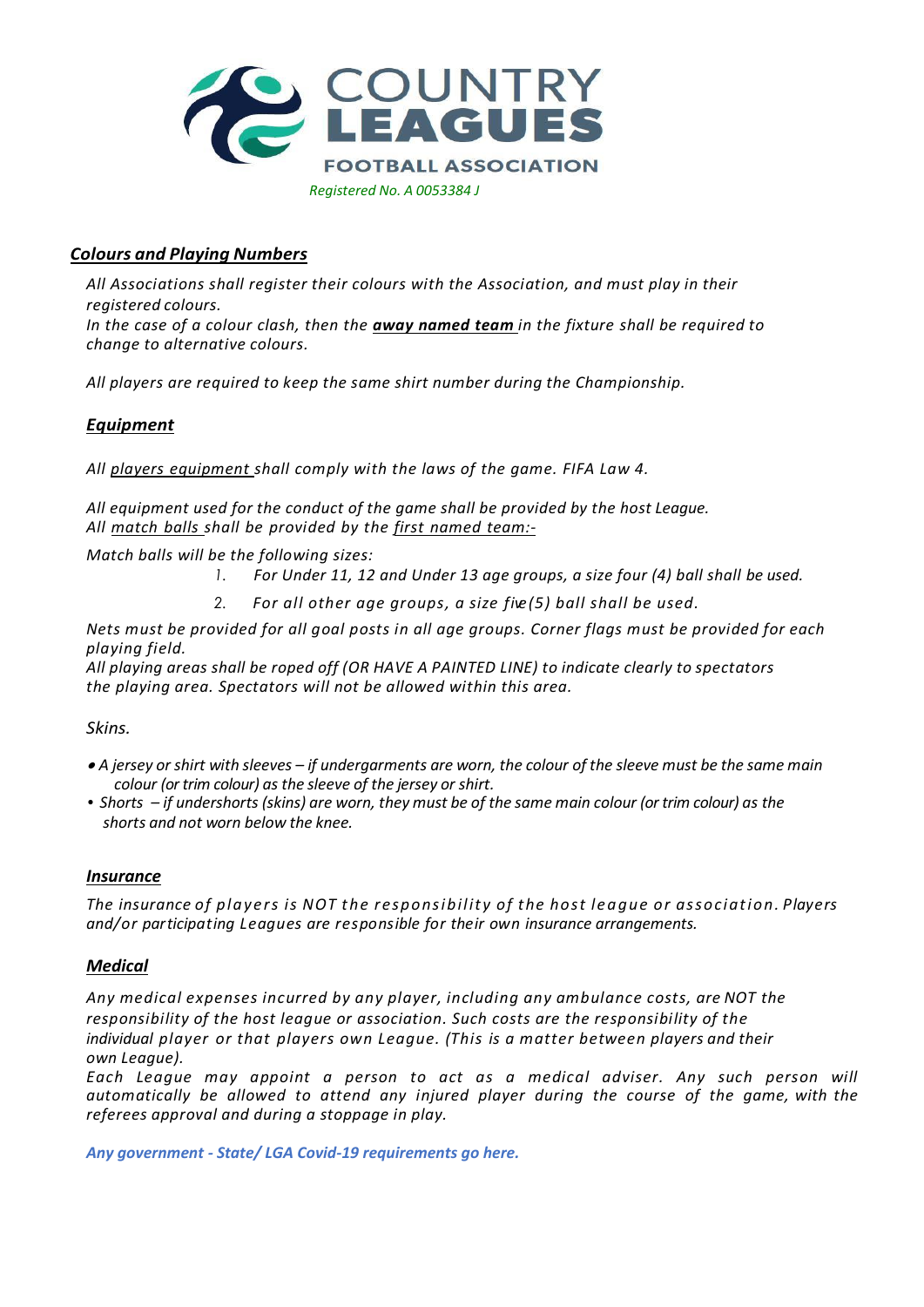

## *Players*

*Each non Miniroos playing team shall consist of not more than eleven (11) players and not less than seven (7) players on the pitch at a time. One of these players must play as a goalkeeper.* 

*For each non Miniroos age group, up to sixteen (16) players may be used in each game. Teams will be allowed to use these players on an interchange basis provided such interchanges* are *made during a stoppage in play, at the halfway line, and with the approval of the referee.*

## *Heat Policy*

*If the temperature is above 36 degrees:*

Team officials and/or players will ensure that there is an adequate supply of fluid. Water should be available *not only for drinking but also for wetting the face, clothes and hair.*

Water bottles should be made accessible to players. Bottles are not to be thrown on to the field of play. *Players may come to the side of the field and a water bottle can be passed to the player.*

The match official - prior to the start of the game will convey to each team and ensure that - short hydration breaks are to be taken during each half of the game, the timing of which will be at the sole discretion of the *referee. A stoppage in the game will be necessary for any hydration breaks.*

### *Disciplinary Matters*

*Any player who receives two (2) yellow cards in the Championship shall miss the next match in which his/ her team plays. (Appeals against yellow cards (cautions) will not be accepted).*

*Any player sent off shall miss the balance of that match and the next match in which his team plays.*

*For any offense that would ordinarily result in a red card for violent or offensive behaviour (i.e. R2 - Violent Conduct, R3 – Spitting, R6 - uses offensive or insulting or abusive language / gestures) the match official will be required to submit a misconduct report.*

### *Appeals.*

*Any player who wishes to a p p e a l against a sending off may do so to the Disciplinary Committee. This Committee shall be convened as soon as possible.*

*The player will not be allowed to play until his appeal has been heard.*

*The Disciplinary Committee shall comprise at least three (3) persons from the member Leagues. The host League shall provide a Chairman for this Committee. No member of the Committee shall be a member of or connected with the League of the person who is appealing.*

*Should the host League be a party to the appeal, the Disciplinary Committee will elect its own Chairman.*

*The Disciplinary Committee shall have the right to increase any penalty, decrease any penalty, refer the matter to the Association's Management Committee, refer the matter t o t he playe r 's own Le ague , or take such action a s it dee m s appropriate.*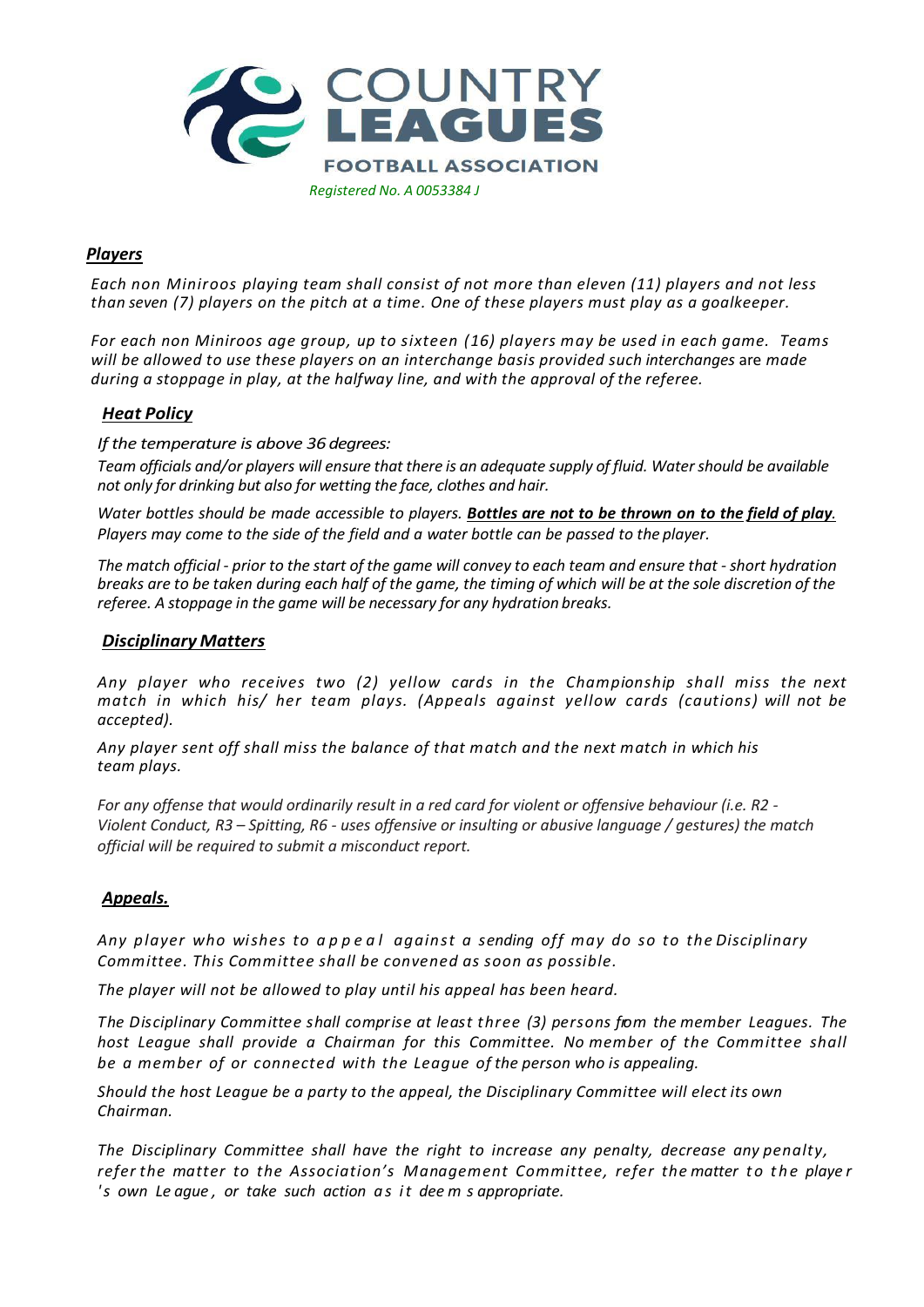

#### *NO PLAYER OR PERSON SHALL BE THE SUBJECT OF ANY PENALTY BY THE DISCIPLINARY COMMITTEE WITHOUT THE OPPORTUNITY BEING GIVEN TO PUT THEIR CASE TO THAT COMMITTEE.*

*In addition to hearing appeals from players sent off during the championship, the Committee shall have the right to hear any matter brought before it by the Association Management Committee or by the host League regarding incidents during the Championships.*

### *Misdemeanour by Leagues or by League Officials*

*Disciplinary action shall be taken against leagues and league officials who are reported for their conduct or any other misdemeanour which, in the opinion of the association, is in defiance of the Constitution and/or Rules of the Association, the Laws of the Game.*

*Any disciplinary matter, other than those specified above, shall be dealt with at a meeting of the association members OR by its appointed Disciplinary Committee – discretion of the association.*

### *Match Results.*

### *Match Points.*

Three (3) points shall be awarded for a win, one (1) point for a draw, and no (0) points for a loss.

*Table Positions.*

*Determined as follows:-*

- *Greatest number of points obtained in all matches,*
- *Goal difference in all matches,*
- *Greatest number of goals scored in all matches.*

*If two or more teams are equal on the basis of the three above criteria, their positions shall be determined as follows:-*

- *Greater number of goals scored in all matches between the teams,*
- *Drawing of lots by a CLFA Executive member.*

### *Matches*

*The suggested minimum playing times shall be:*

| 1. | Under 11 | 20 minutes each way  |
|----|----------|----------------------|
| 2. | Under 12 | 20 minutes each way  |
| 3. | Under 13 | 20 minutes each way  |
| 4. | Under 14 | 25 minutes each way  |
| 5  | Under 15 | 25 minutes each way  |
| 6. | Under 16 | 25 minutes each way  |
| 7. | Under 18 | 30 minutes each way. |
|    |          |                      |

*Half times shall be a maximum of five (5) minutes duration. Referees shall add stoppage time in each half where and if appropriate.*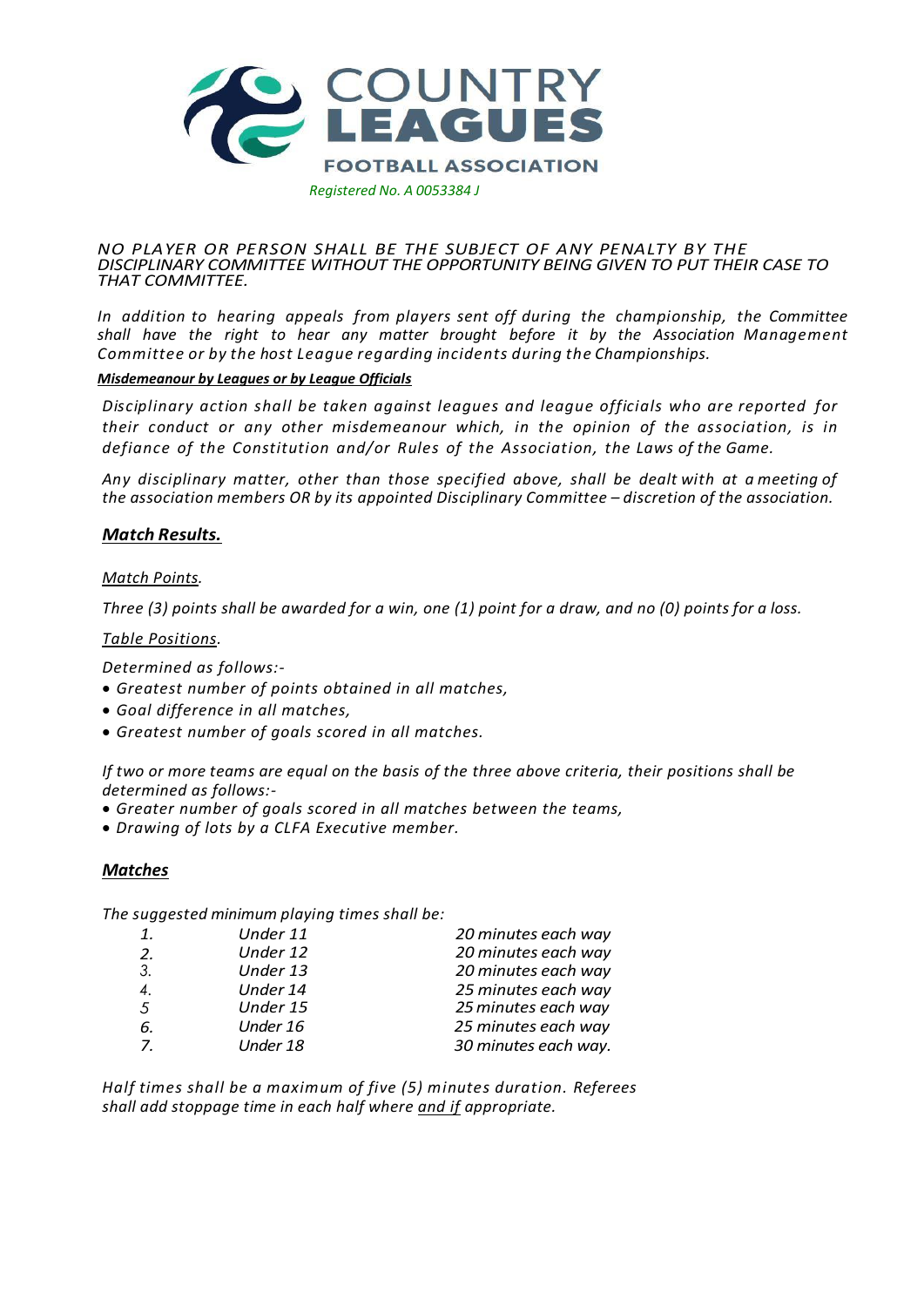

## *ChampionshipFormat*

When there are seven or less teams in one age group, then the championship shall be held on a *round robin basis, each team playing every other team in that age group. On the completion of the round robin, the top placed team will play the second highest team with the winner being declared the Champion.*

*When there are e i g h t or more teams in any one age group, the teams will be divided into two groups (based on previous year's performance). Teams will play each other and where possible will play in a 'Home & Away' basis.*

*Where age groups are divided into 2 divisions (A & B): - the top placed team in Division A shall play the top placed team in Division B for the Championship in that age group.*

*The U/11 miniroos shall participate under the Miniroos National Playing F o r m a t a n d R u l e s ( a t t a c h m e n t A ) . T h e teams' names will be drawn from a hat and split into two equal divisions. If unequal numbers of teams occurs, the greatest number will be placed in Division A, the odd number will be placed in Division B. The teams in each Division will play each other (on a home & away basis) and the winners of each Division will play against each other in a final.*

**Finals** - If, at the end of normal time a result is not reached, extra time of five (5) minutes each way will be played, if at the end of extra time there is still no definitive result then both teams *will be declared Champions (and there will be no Runners Up).*

### *Trophies*

*The Association will provide a Championship B a n n e r t o t h e winning teams.*

*Players (14 &16) and officials (2) of the winning team will receive gold plated medallions.*

*Players (14 & 16) and officials (2) of the second placed team will receive silver plated medallions.*

*In the case of a tied award, both teams will receive the appropriate medallions. All other participants will receive a memento of the Championships.*

*NO INDIVIDUAL PLAYER may be awarded any trophy for individual performances during the Championships.*

### *Referees*

*Each member Association shall provide a q ualified referee for each team they enter into a championship. Names and standards to be forwarded to the Association 'Referee Coordinator' a minimum of two (2) weeks before each Championship. NOTE: Associations who fail to supply a qualified referee per team they enter will incur a fine of \$400.00 for each instance.*

### *JuniorRepresentativeTeams*

*Players named in these squads must be eligible to play for Victoria.*